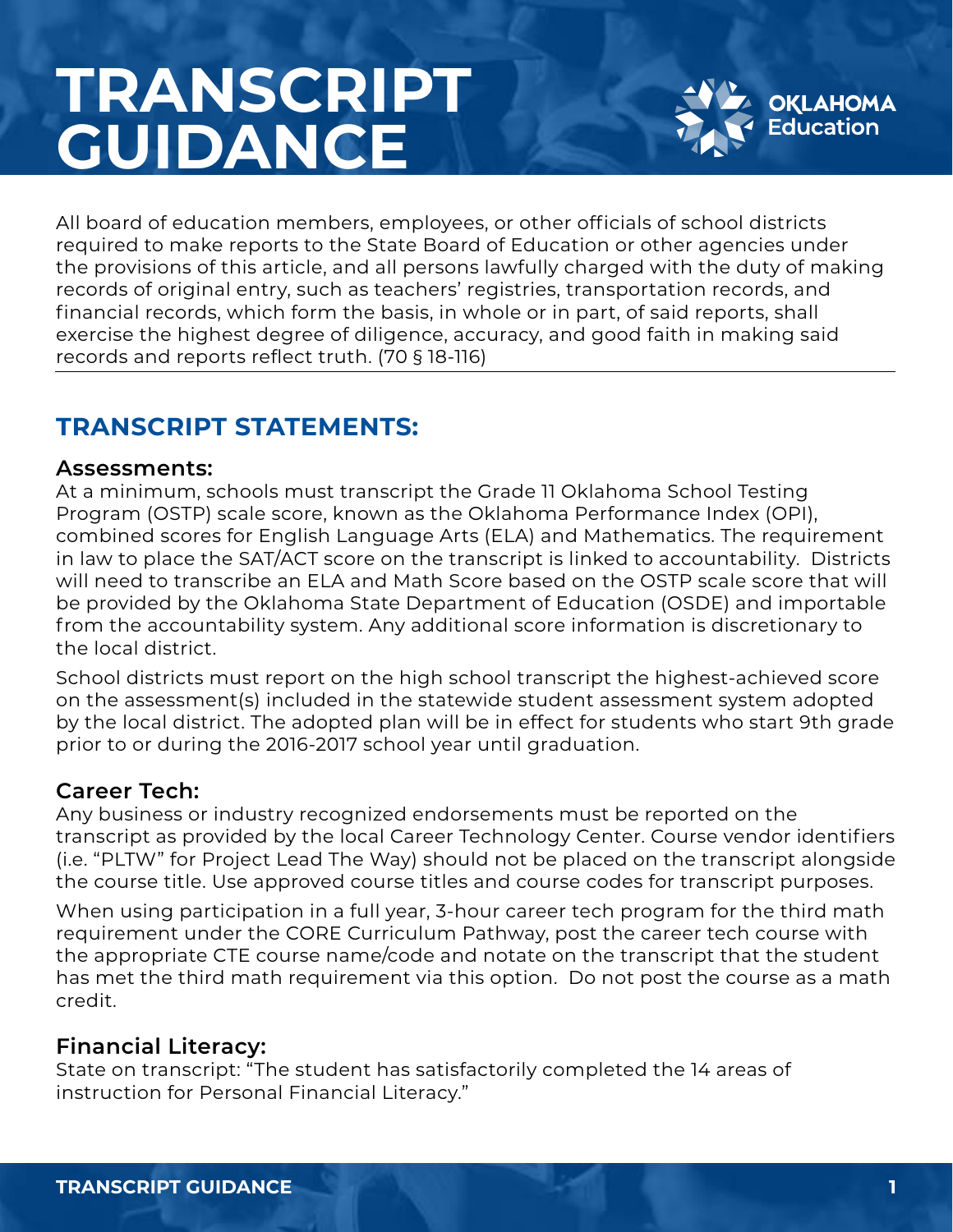## **CPR/AED:**

No specific statement needs to be printed on the transcript regarding instruction in Cardiopulmonary Resuscitation (CPR) and the use of an Automated External Defibrillator (AED). Verification that a district is providing the required CPR instruction to its high school students will be an element of the annual accreditation compliance report beginning with the 2015-2016 school year. Districts should retain all relevant documentation to confirm their compliance with the law, including: the CPR certifications of any instructors used in the program; an implementation plan; and copies of all opt-out forms signed by parents/guardians.

### **ICAP:**

Verification that aw district is following the required ICAP for its high school students may be an element of the annual accreditation compliance report beginning with the 2019-2020 school year. Districts should retain all relevant documentation to confirm their compliance with the law, including, but not limited to: career interest inventories, service learning and/or work environment activities, an implementation plan, and copies of graduation checklists.

State on transcript: "The student has satisfactorily met the graduation requirement of completing an Individual Career and Academic Plan (ICAP). (70 O.S. § 1210.508-4)".

## **Recognitions:**

Beginning with the 2020-2021 high school graduating class, a school district may implement graduation recognitions for students who have met the curricular requirements set forth in Section 11-103.6d of Title 70 of the Oklahoma Statutes and who have participated in an approved program of study leading to a recognized career and/or postsecondary education pathway. A graduation recognition awarded pursuant to this section may be indicated upon the diploma and high school transcript of those students who qualify for such status. For the purposes of this section "approved programs of study" shall mean those programs of study identified by the local school district that shall include an identified sequence of courses leading to career entry and/or postsecondary education. Approved course sequences shall include at least six (6) credits within a career pathway and shall include advanced placement courses, career and technical science, technology, engineering and mathematics (STEM) courses, concurrent enrollment college courses or a combination of such courses that best prepare students for work or further study in a career pathway of their choice.

## **CONCURRENT ENROLLMENT:**

When a student earns college credit through concurrent enrollment, school districts shall provide academic credit for any concurrently enrolled higher education course that is correlated with the academic credit awarded by the institution of higher education. Academic credit shall only be added to a transcript as elective credit if there is no correlation between the concurrent enrollment higher education course and a course provided by the school district. (70 § 628.13)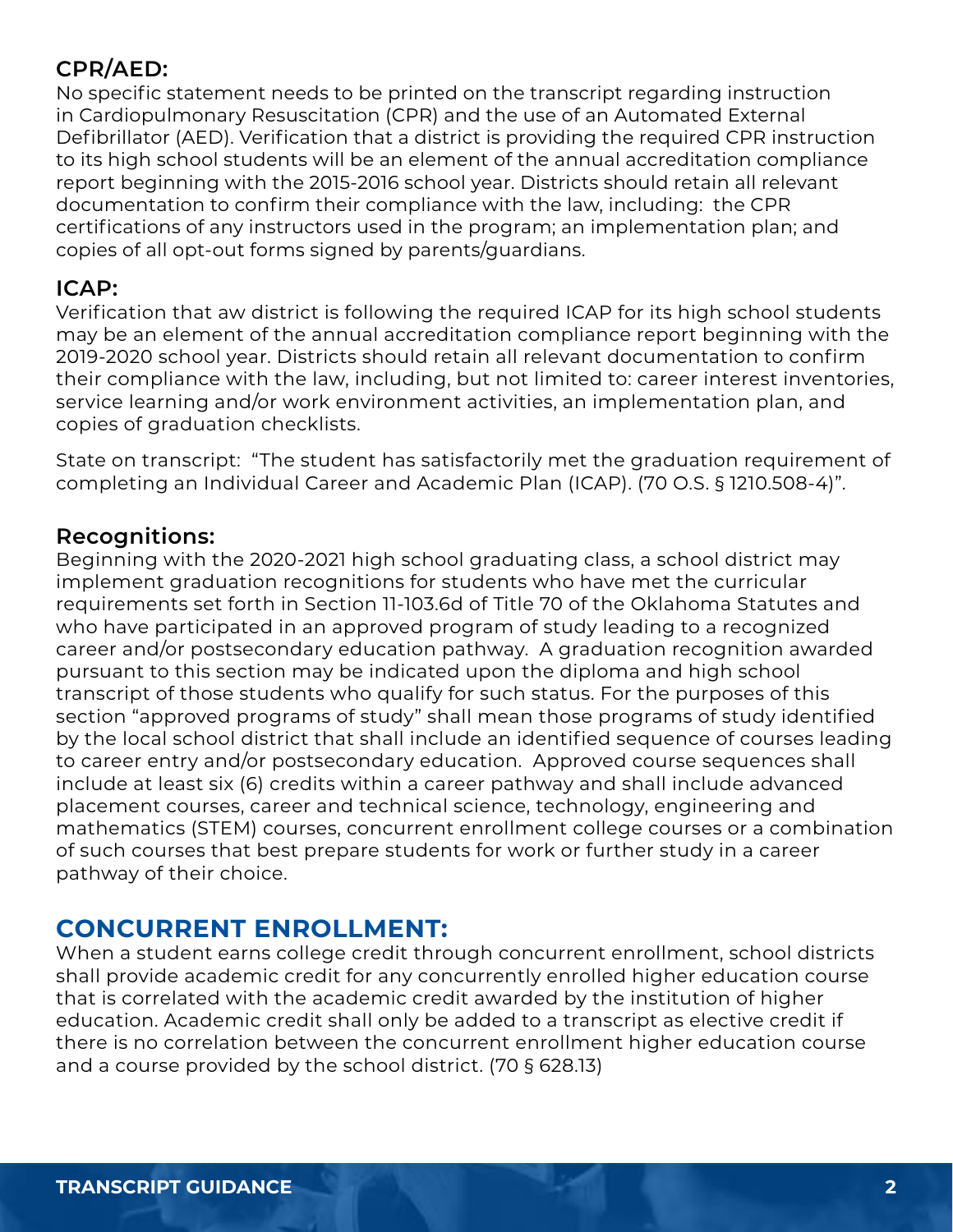Local districts are responsible for determining which high school course the concurrently enrolled course will replace and if the higher education course covers a full or half year set of competencies/units. Local districts are responsible for creating a policy to determine how grades are included in grade point average (GPA).

The student transcript should reflect the high school course, core or elective, the concurrently enrolled course is replacing. The instructional code within the student information system should be coded "college level" and the subject code should be the same as the most equivalent high school course subject code. Do not use AP course codes for concurrently enrolled courses. It is recommended that the local district distinguishes the course as a college course and indicates from which institution the college credit was earned.

## **ONLINE CLASSES:**

When a student earns high school credit through online course(s), it is recommended the local district should distinguish the course as online. Do not use vendor names in the course title; simply indicate "online", "OL", or other identifying label.

NCAA has specific eligibility requirements. For more information, please refer to the NCAA Eligibility Guide for High School Counselors which can be found at [http://www.](http://www.ncaapublications.com/productdownloads/COUNSELORS18.pdf) [ncaapublications.com/productdownloads/COUNSELORS18.pdf](http://www.ncaapublications.com/productdownloads/COUNSELORS18.pdf).

## **RECORDS:**

Transcripts should be maintained for no less than 80 years. Information pertaining to grades, OSTP scores, college admission tests, rank in class of graduating seniors, and other pertinent information shall be recorded on the transcript. (210:35-3-47) Health and immunization records should be kept separately.

The permanent record of the student shall be current and filed in the superintendent's or principal's office. Standardized test results, student's school activities, attendance and citizenship dates may be included as a part of the permanent records. Proper safeguards shall be taken with these records to protect the confidentiality of individuals and the human rights of all students.

Permanent records of staff and student should be retained in the school. *The duplicate of said records shall be filed in a building separate and apart from the building where the original copy is filed or shall be filed in a fireproof vault for the purpose of protecting permanent records*. (70 § 24-114)

Principals shall furnish transcripts and immunization records of students within three business days when requested to do so by school officials. (70 § 24-101.4)